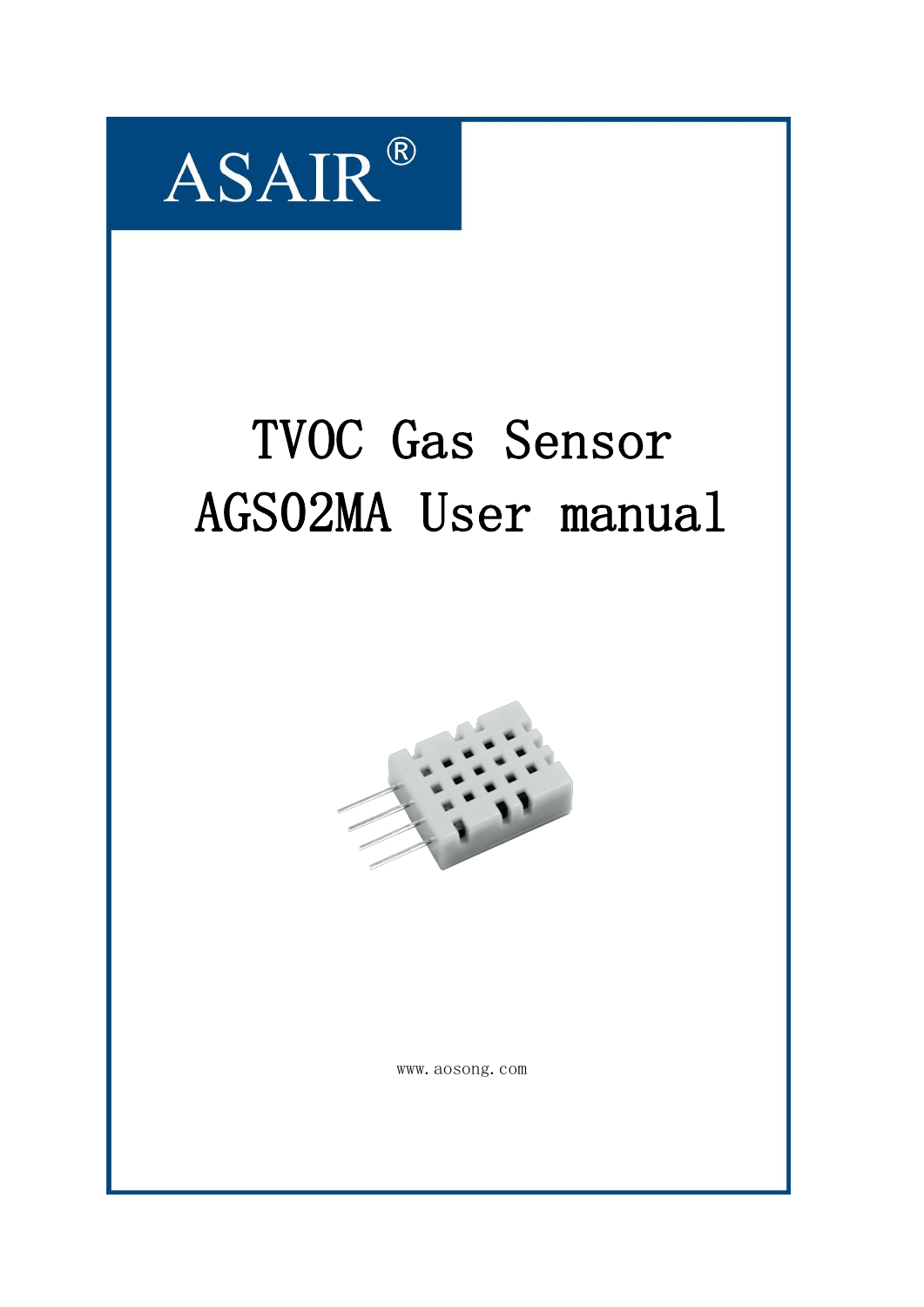

# Document modification record

| $\operatorname{\textsf{Date}}$ | Version                    | Edit content                                      |
|--------------------------------|----------------------------|---------------------------------------------------|
| $2019 - 11 - 01$               | V1.0                       | First edition                                     |
| $2020 - 03 - 06$               | V1.1                       | Modify the pin sequence and outline dimensions    |
| $2020 - 04 - 20$               | $\mathtt{V}1.\,\mathtt{2}$ | Modify I2C communication speed is less than 30KHz |
|                                |                            |                                                   |
|                                |                            |                                                   |
|                                |                            |                                                   |
|                                |                            |                                                   |
|                                |                            |                                                   |
|                                |                            |                                                   |
|                                |                            |                                                   |
|                                |                            |                                                   |
|                                |                            |                                                   |
|                                |                            |                                                   |
|                                |                            |                                                   |
|                                |                            |                                                   |
|                                |                            |                                                   |
|                                |                            |                                                   |
|                                |                            |                                                   |
|                                |                            |                                                   |
|                                |                            |                                                   |
|                                |                            |                                                   |
|                                |                            |                                                   |
|                                |                            |                                                   |
|                                |                            |                                                   |
|                                |                            |                                                   |

- 1 -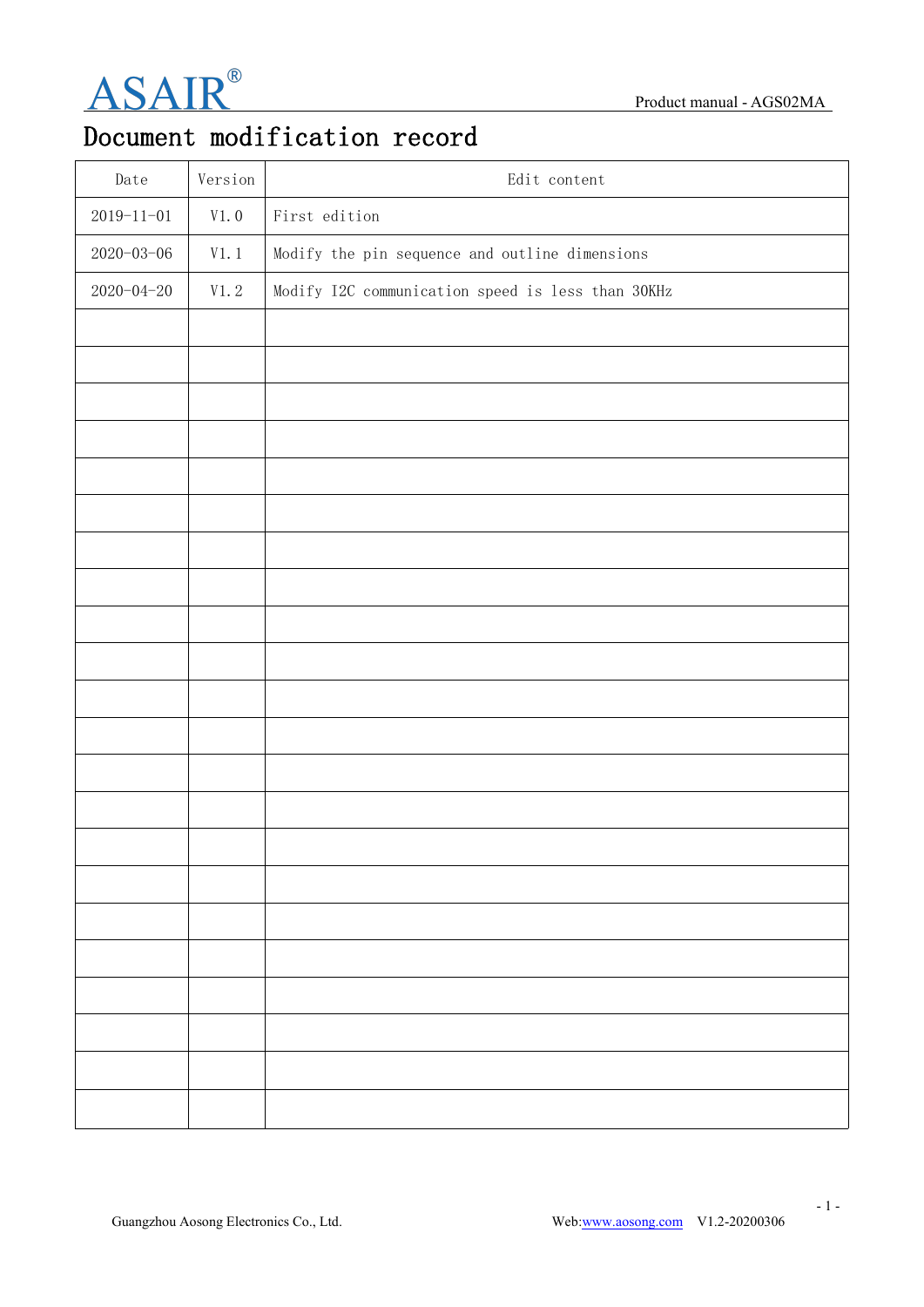# **SAI**

# 1. Product Overview

AGS02MA is a MEMS TVOC gas sensor with calibrated digital signal output. It uses special digital module acquisition technology and gas sensing technology to ensure that the product has extremely high reliability and excellent long-term stability.

This MEMS gas sensor has the characteristics of low power consumption, high sensitivity, fast response, high reliability and stability, low cost, and simple driving circuit.

# 2、Application range

It is mainly used to monitor the environment where the sensor is located, such as formaldehyde, carbon monoxide, combustible gas, alcohol, ammonia, sulfide, benzene vapor, smoke, and other harmful gases. It can be specifically used in air purifiers, household Electrical appliances, new fans, etc. The sensor can detect a variety of harmful gases.

# 3、Product characteristic

High cost performance, good long-term stability, excellent quality, ultra-fast response, high sensitivity, fast response and recovery time, long life, digital signal output, accurate calibration.



# 4、Dimensions (unit: mm)

Figure1: Product size

 $-2-$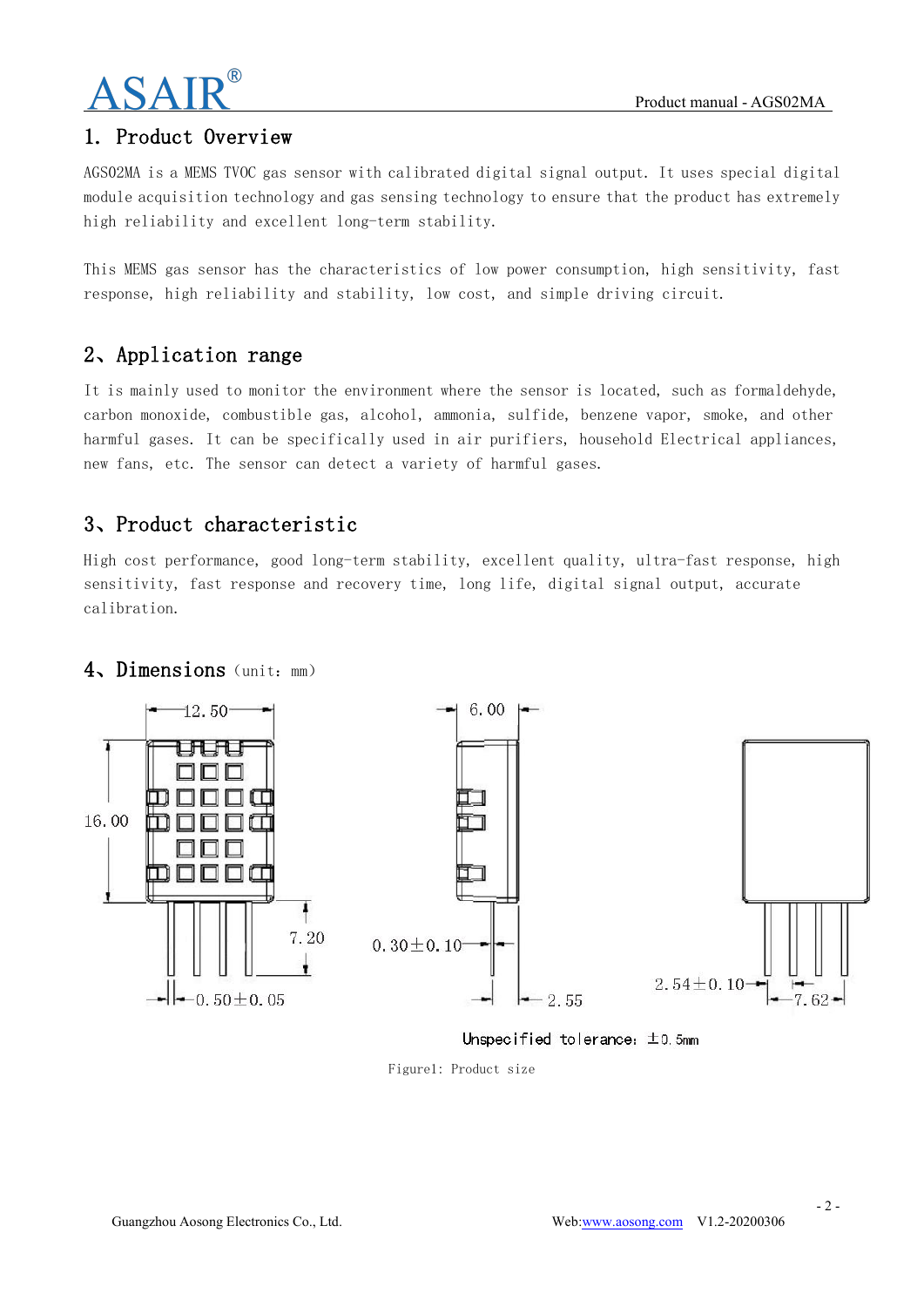# 5、Product parameters

5.1 Electrical characteristics

| Product number         | AGS02MA                                     |
|------------------------|---------------------------------------------|
| Supply voltage         | $3.3 - 5.5V$ DC                             |
| Minimum supply current | 25mA                                        |
| Typical supply current | 28mA                                        |
| Maximum supply current | 33mA                                        |
| Typical power $(3.3V)$ | 98mW                                        |
| Typical power (5V)     | 130mW                                       |
| Sampling period        | $>=2$ Sec/time                              |
| Output type            | $I^2C$ Slave mode ( $\leq 30KHz$ )          |
| Preheat time           | $>=120s$                                    |
| Operating temperature  | $0^{\circ}\text{C} \sim 50^{\circ}\text{C}$ |
| Working humidity       | $0\sim$ 95%RH                               |
| Package                | 4PIN                                        |
| Weight                 | 1g                                          |
| Life                   | $>5$ Year                                   |

### 5.2 Sensor characteristics

| Sensor category                                        | MEMS Semiconductor metal oxide sensor   |
|--------------------------------------------------------|-----------------------------------------|
| Output unit                                            | ppb or $\frac{ug}{m3}$                  |
| Measuring range                                        | $0 - 99999$ ppb                         |
|                                                        | (Over the above of 9999ppb is extended) |
|                                                        | range)                                  |
| Typical accuracy $(25^{\circ}\text{C} 50\% \text{RH})$ | 30% F.S (Maximum 50% F.S)               |
| Standard test gas                                      | Ethano1                                 |

Note: The measurement range that meets the typical accuracy is 0-9999ppb, and the measurement error of the extended range is 50% F.S

# 6、Interface definition

### 6.1 AGS02MA Pin assignment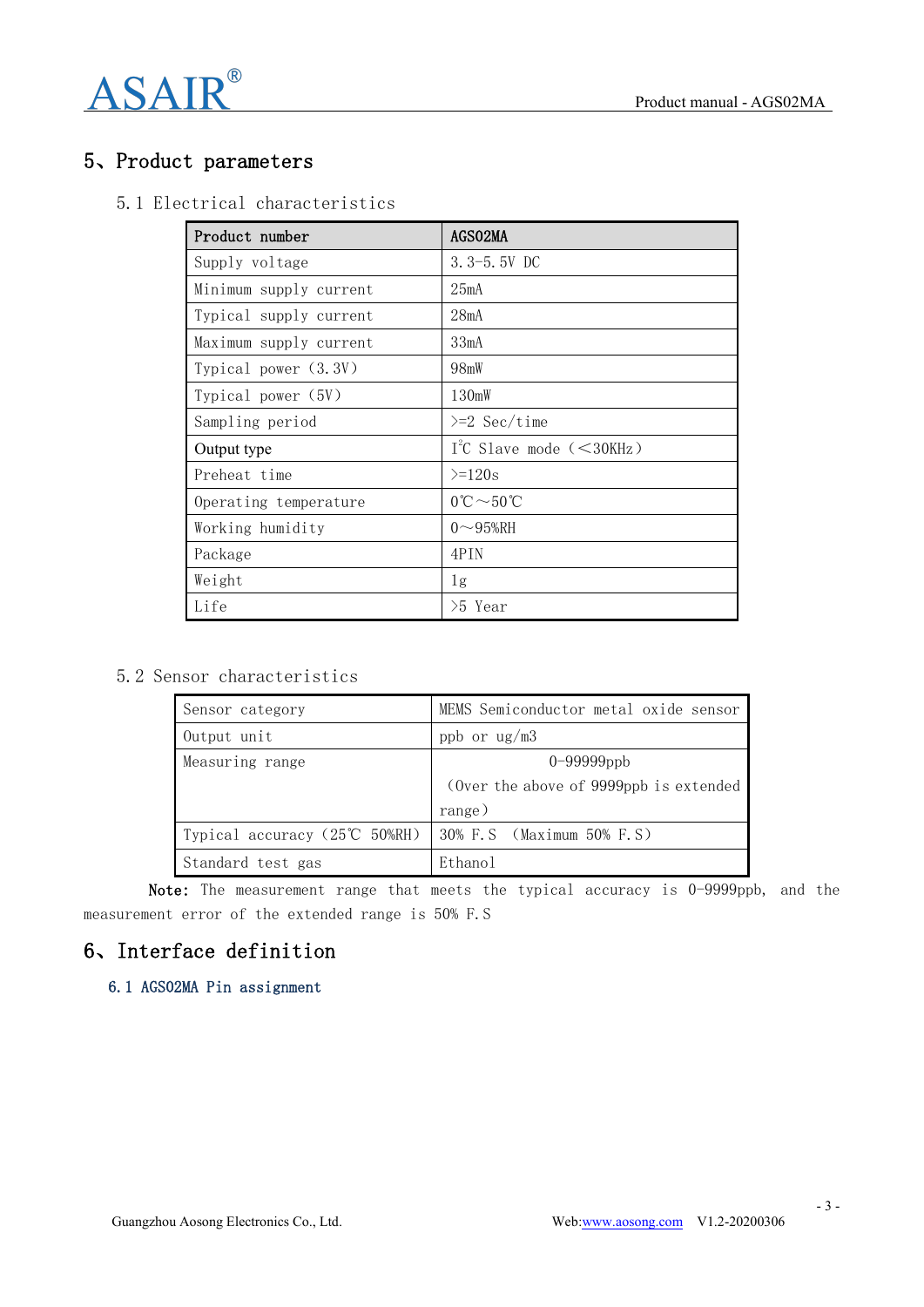

Figure 2 AGS02MA Pin

| Pin | Name       | Description  |
|-----|------------|--------------|
|     | <b>VDD</b> | power supply |
| 2   | <b>SDA</b> | Serial data  |
| 3   | <b>GND</b> | Ground       |
| 4   | <b>SCL</b> | Serial clock |

table 1: AGS02MA Pin assignment

#### 6.2 Power pin(VDD GND)

The power supply voltage range of AGS02MA is 3.3V-5.5V.

#### 6.3 Serial clock input (SCL)

The SCL pin must remain high until the I2C communication starts, otherwise it will cause poor I2C communication. When I2C communication, SCL is used to synchronize the communication between the microprocessor and AGS02MA.

#### 6.4 Serial data(SDA)

The SDA pin is a three-state structure, used to read and write sensor data. For the specific communication sequence, see the detailed description of the  $\mathbf{I^2C}$  communication part. Note: The SDA pin and SCL pin must be connected to VDD through pull-up resistor of  $1K\Omega \sim$ 

10KΩ.

# 7、I <sup>2</sup>C Bus communication protocol

The AGS02MA sensor uses a standard I2C communication protocol to adapt to a variety of devices. The protocol uses two data lines: a serial data bus (SDA) and a serial time bus (SCL). The two data lines need to be connected to a pull-up resistor to VDD. Multiple sensor devices can share the bus; but only one host device can appear on the bus. The sensor I2C address is 0x1A, the write command is 0x34, and the read command is 0x35.

AGS02MA is completely prepared according to the I2C standard protocol and can be directly hung on the I2C bus; the sensor SDA pin is used to connect the I2C data bus, and the SCL is connected to the I2C clock bus. The I2C communication rate cannot be higher than 30KHZ.

7.1 Sensor I <sup>2</sup>C communication protocol timing and command format

- 4 -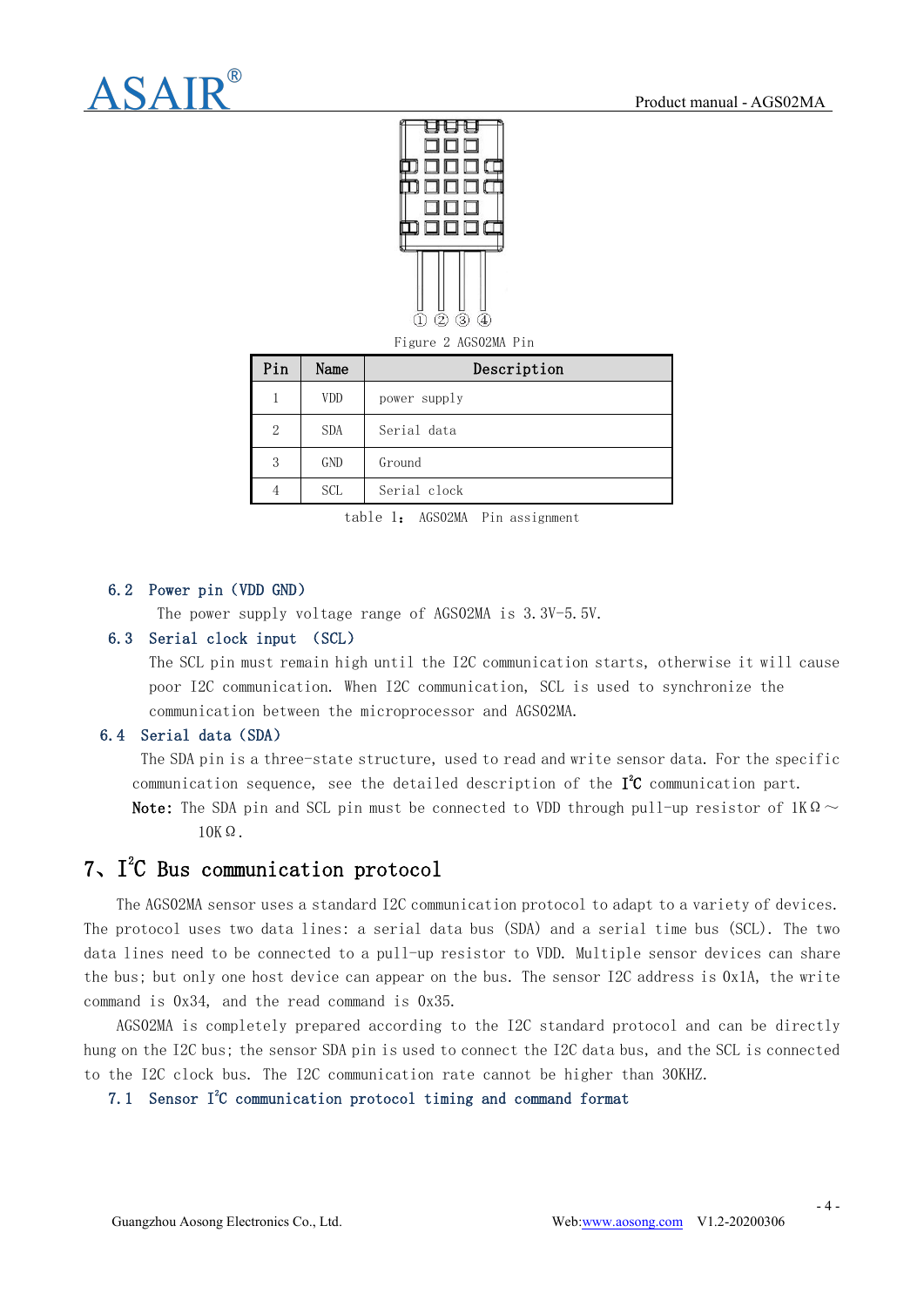Product manual - AGS02MA



Figure3: I <sup>2</sup>C Communication protocol timing diagram

#### Sensor communication command format:



#### 7.2 Sensor data collection (REGISTER=0x00)

#### Send a command to read TVOC:

The host reads TVOC data (REGISTER=0X00)

| 1 2 3 4 5 6 7 8 9 1 2 3 4 5 6 7 8 9 1 2 3 4 5 6 7 8 9 1 2 3 4 5 6 7 8 9 1 2 3 4 5 6 7 8 9 1 2 3 4 5 6 7 8 9 1 2 3 4 5 6 7 8 9 |  |
|-------------------------------------------------------------------------------------------------------------------------------|--|
|                                                                                                                               |  |
|                                                                                                                               |  |
|                                                                                                                               |  |

#### Description of the composition of TVOC data received:

STAUS BYTE: Status byte。

TVOC DATA $(24bits)$ : The concentration data read out is fixed at 3 bytes. CRC BYTE: STAUS BYTE, TVOC DATA (24bits) CRC check code.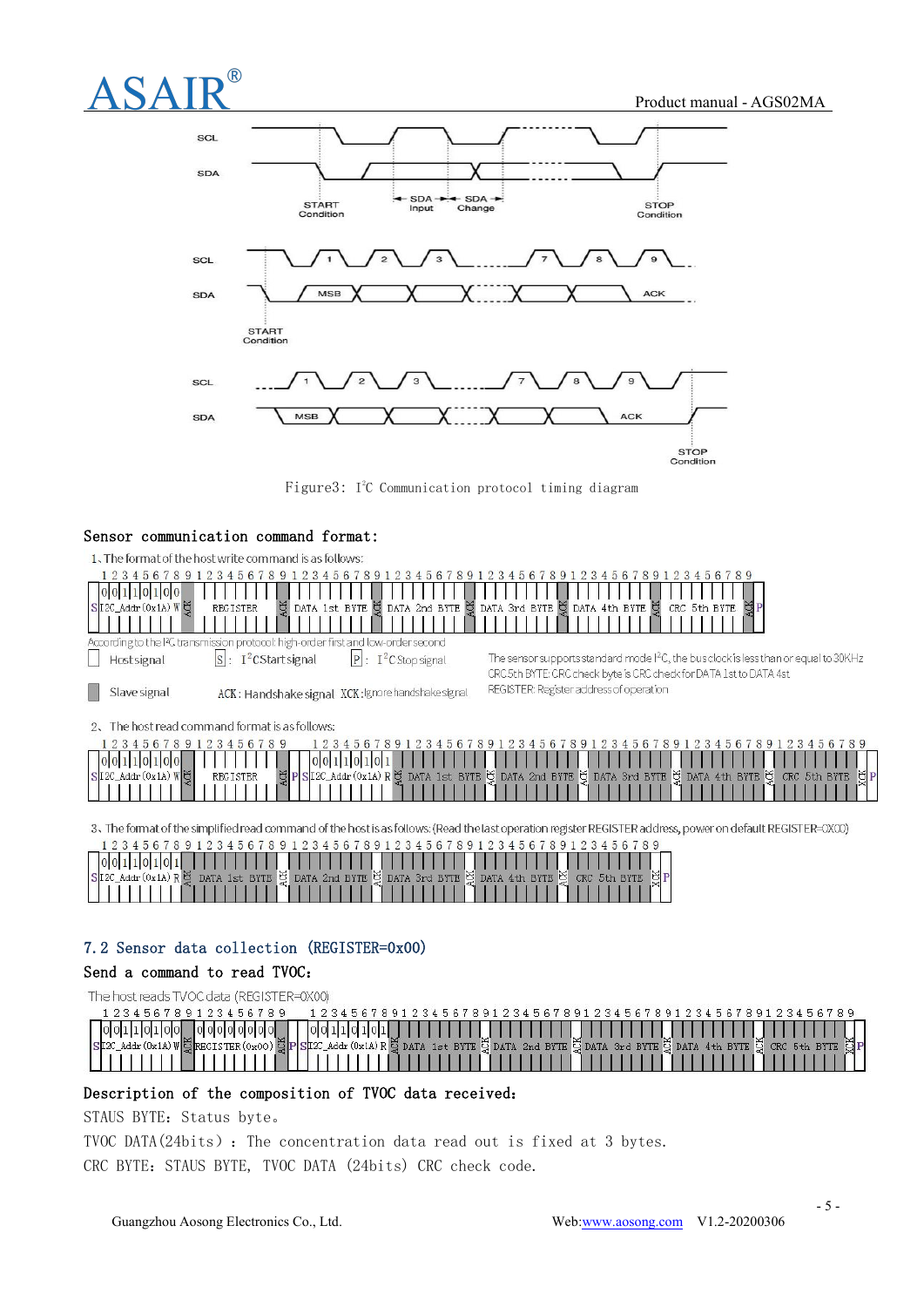#### Product manual - AGS02MA

scription of TVOC data composition when the host reads (REGISTER=0X00)

|  |  | I2C DATA 1st BYTE |         |                    |            |    |    |    |    | I2C DATA 2nd BYTE |        |    |                 |                 |               |               | I2C DATA 3rd BYTE  |  |  | I2C DATA 4th BYTE |  |  |  |  | I2C DATA 5th BYTE |   |  |
|--|--|-------------------|---------|--------------------|------------|----|----|----|----|-------------------|--------|----|-----------------|-----------------|---------------|---------------|--------------------|--|--|-------------------|--|--|--|--|-------------------|---|--|
|  |  | STATUS BYTE       |         |                    |            |    |    |    |    |                   |        |    |                 |                 |               |               | TVOC DATA (24Bits) |  |  |                   |  |  |  |  | CRC BYTE (8bits)  |   |  |
|  |  |                   | $\sim$  |                    |            | 23 |    |    |    |                   | $\sim$ |    |                 |                 | $\rightarrow$ |               |                    |  |  |                   |  |  |  |  |                   |   |  |
|  |  |                   | CH[2:0] |                    | <b>RDY</b> |    | 44 | ▵∸ | 19 | 18                |        | 16 | 15 <sup>1</sup> | 14 <sub>1</sub> |               | $\frac{1}{2}$ | 10                 |  |  |                   |  |  |  |  |                   | ~ |  |
|  |  |                   |         | l ס/ זוו ס/ זוו ס/ |            |    |    |    |    |                   |        |    |                 |                 |               |               |                    |  |  |                   |  |  |  |  |                   |   |  |

#### STATUS BYTE Explanation

| Bit       | Name       | description                                                                                                                                 |
|-----------|------------|---------------------------------------------------------------------------------------------------------------------------------------------|
| Bit7-Bit4 |            | Reserved bit, for internal use only (write 0 if writing)                                                                                    |
| Bit3-Bit1 | CH[2:0]    | TVOC data type:<br>000=Measure TVOC data mode unit ppb (power-up silent value)<br>001=Measure TVOC data mode unit ug/m3<br>Other = reserved |
| Bit0      | <b>RDY</b> | Data ready bit, RDY=0 The latest data is currently read. RDY=1 data is not updated or warming up                                            |

The host modifies the measurement mode as follows:

| 1 2 3 4 5 6 7 8 9 1 2 3 4 5 6 7 8 9 1 2 3 4 5 6 7 8 9 1 2 3 4 5 6 7 8 9 1 2 3 4 5 6 7 8 9 1 2 3 4 5 6 7 8 9 1 |  |
|---------------------------------------------------------------------------------------------------------------|--|
|                                                                                                               |  |
| SIZC_Addr(0x1A)W的 REGISTER=0x00 的 STATUS BYTE 随REV_STATUS BYTE的 STATUS BYTE 的REV_STATUS BYTE的 CRC BYTE        |  |
| ים ונווורם ומונוווים ונווווים ונוווים ונוווים ומונווים ומונווים ומונוווים ומונוווו                            |  |

 $\beta$   $\beta$  . User can change the bit corresponding to the measurement mode sTATUS BYTE: Status byte, see "Reading Description of TVOC Data Composition (REGISTER=0X00)" REV\_STATUS BYTE: Bitwise invert the status byte

#### 7.3 Zero calibration (REGISTER=0x01)

The sensor has been calibrated for the zero point, but if the user needs to calibrate the zero point, the calibration data will not be saved and will be lost after power off. The sensor is placed in the fresh air for 5 minutes after being powered on for 5 minutes, and the following calibration commands can be sent to complete the zero calibration.

The user zero calibration command is as follows (REGISTER=0X01):



#### 7.4 Version number read (REGISTER=0x11)

The reading data of the sensor version number is composed as follows:

Instructions for reading sensor information (REGISTER=0X11)

|       | I2C DATA 1st BYTE |    |    |  |     |  |      |    | I2C DATA 2nd BYTE |                |  |  |  | I2C DATA 3rd BYTE |  |  |         | I2C DATA 4th BYTE     |  |  |  | I2C DATA 5th BYTE |                      |  |  |
|-------|-------------------|----|----|--|-----|--|------|----|-------------------|----------------|--|--|--|-------------------|--|--|---------|-----------------------|--|--|--|-------------------|----------------------|--|--|
|       |                   |    |    |  |     |  | Keep |    | (24bits)          |                |  |  |  |                   |  |  | Version | `on nformation(8bits) |  |  |  |                   | $CRC$ BYTE $(8bits)$ |  |  |
| 23 22 | . Chi             | 20 | 10 |  | 16. |  |      | -- | .                 | $^{\prime}$ 10 |  |  |  |                   |  |  |         |                       |  |  |  |                   |                      |  |  |

### 7.5 I <sup>2</sup>C Slave address modification (REGISTER=0x21)

The sensor supports modifying the I2C address, which is convenient for users to use multiple AGS02MA sensors on the I2C bus. After sending this command, the new address will take effect immediately, and the address will be saved without loss after power-off.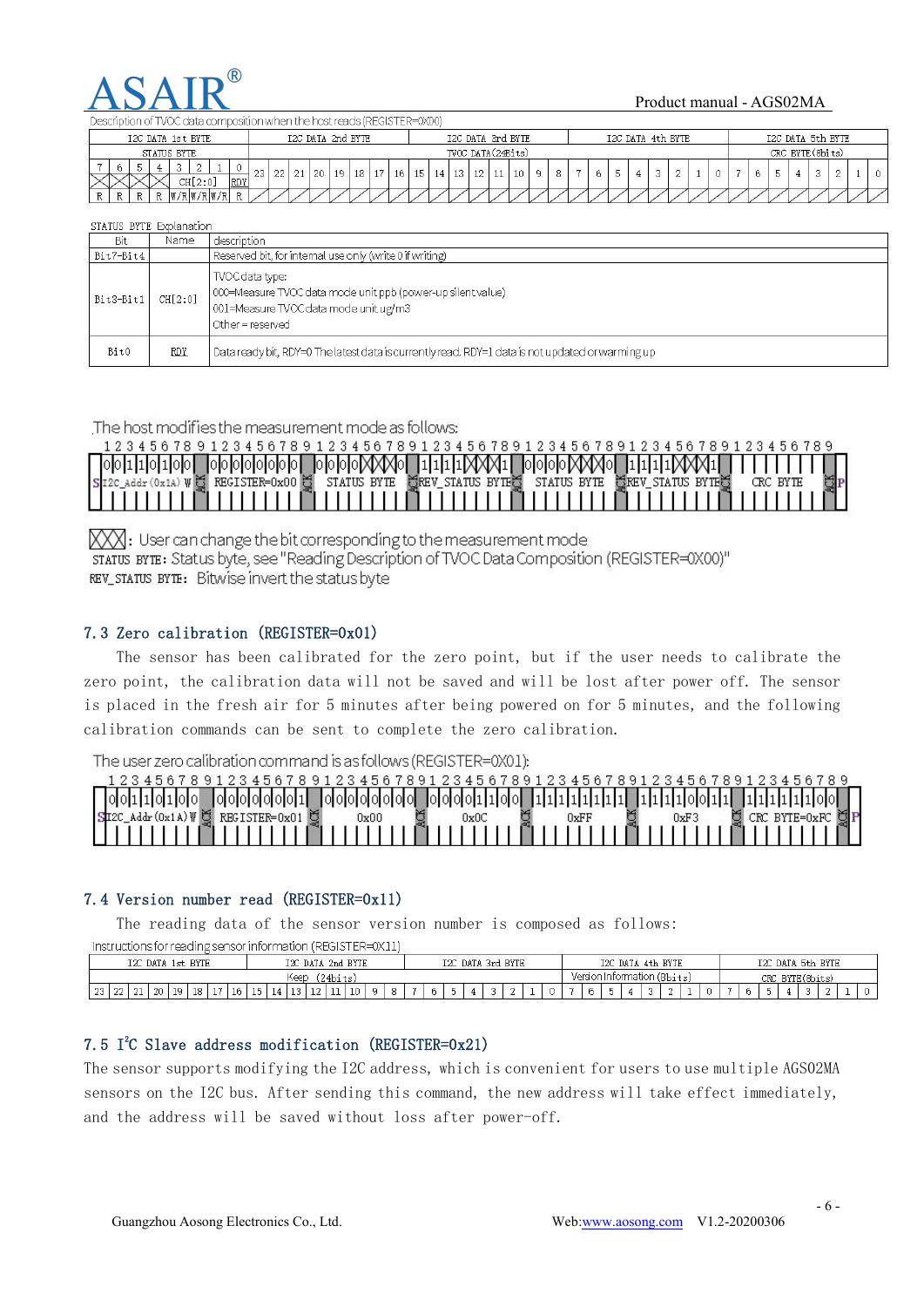# **ASAIR®**

| The command for the master to modify the I2C address of the slave is as follows:                                                                                                                                                                                                                     |
|------------------------------------------------------------------------------------------------------------------------------------------------------------------------------------------------------------------------------------------------------------------------------------------------------|
| 2345678912345678912345678912345678912345678<br>-9<br>3.<br>67891<br>3456789<br>$\overline{4}$<br>5.<br>010111010101011<br>New_I2C_Addr CRevNew_I2C_AddrC<br>REGISTER=0x21 卷<br>New I2C Addr                                                                                                          |
| New_DC_Addr: Newly set sensor DC address (1~127)<br>RevNew_DC_Addr. Inverts the newly set sensor I2C address bit by bit<br>Note: After the transmission of this command is completed, the new address takes effect immediately<br>and is saved, and it will not belost when the power is turned off. |
| 7.6 Check code CRC calculation                                                                                                                                                                                                                                                                       |
| AGSO2MA sensor CRC check uses CRC8, the initial value is OXFF, the polynomial is $0x31$ ( $x8$ )                                                                                                                                                                                                     |
| $+ x5 + x4 + 1$ , please see the following code for details:                                                                                                                                                                                                                                         |
|                                                                                                                                                                                                                                                                                                      |
| //Function name: Calc CRC8                                                                                                                                                                                                                                                                           |
| : CRC8 Calculation, Initial value: $0xFF$ , Polynomial: $0x31(x8 + x5 + x4 +1)$<br>//Features                                                                                                                                                                                                        |
| $//$ parameter<br>: u8 *dat: Need to verify the first address of the data; u8 Num: Length of CRC                                                                                                                                                                                                     |
| check data                                                                                                                                                                                                                                                                                           |
| : crc: Calculated check value<br>//return                                                                                                                                                                                                                                                            |
|                                                                                                                                                                                                                                                                                                      |
| u8 Calc CRC8 (u8 *dat, u8 Num)                                                                                                                                                                                                                                                                       |
|                                                                                                                                                                                                                                                                                                      |
| u8 i, byte, crc=0xFF;                                                                                                                                                                                                                                                                                |
| for $(byte=0; byte$                                                                                                                                                                                                                                                                                  |
|                                                                                                                                                                                                                                                                                                      |
| $\text{circ}^{\text{--}}(\text{dat}[byte]),$                                                                                                                                                                                                                                                         |
| for $(i=0; i \le 8; i++)$                                                                                                                                                                                                                                                                            |
| if (crc & 0x80) $\text{crc} = (\text{crc} \langle 1 \rangle)^0 0x31$ ;                                                                                                                                                                                                                               |
| else $\text{crc}=(\text{crc}<<1);$                                                                                                                                                                                                                                                                   |
|                                                                                                                                                                                                                                                                                                      |
|                                                                                                                                                                                                                                                                                                      |
| return crc;                                                                                                                                                                                                                                                                                          |
|                                                                                                                                                                                                                                                                                                      |
|                                                                                                                                                                                                                                                                                                      |

#### 7.7 Command set

| operating           | REGISTER | Command parameters including    | Returns the    | Instructi |
|---------------------|----------|---------------------------------|----------------|-----------|
|                     |          | CRC check DATA 1st to DATA 4th, | number of data | on        |
|                     |          | <b>CRC</b>                      | bytes,         | processin |
|                     |          |                                 | including CRC  | g time    |
|                     |          |                                 | check          | (ms)      |
| Set the measurement | 0x00     | 0x00, 0xFF, 0x00, 0xFF, 0x30    |                | 2000      |
| mode to TVOC        |          |                                 |                |           |
| Unit: ppb           |          |                                 |                |           |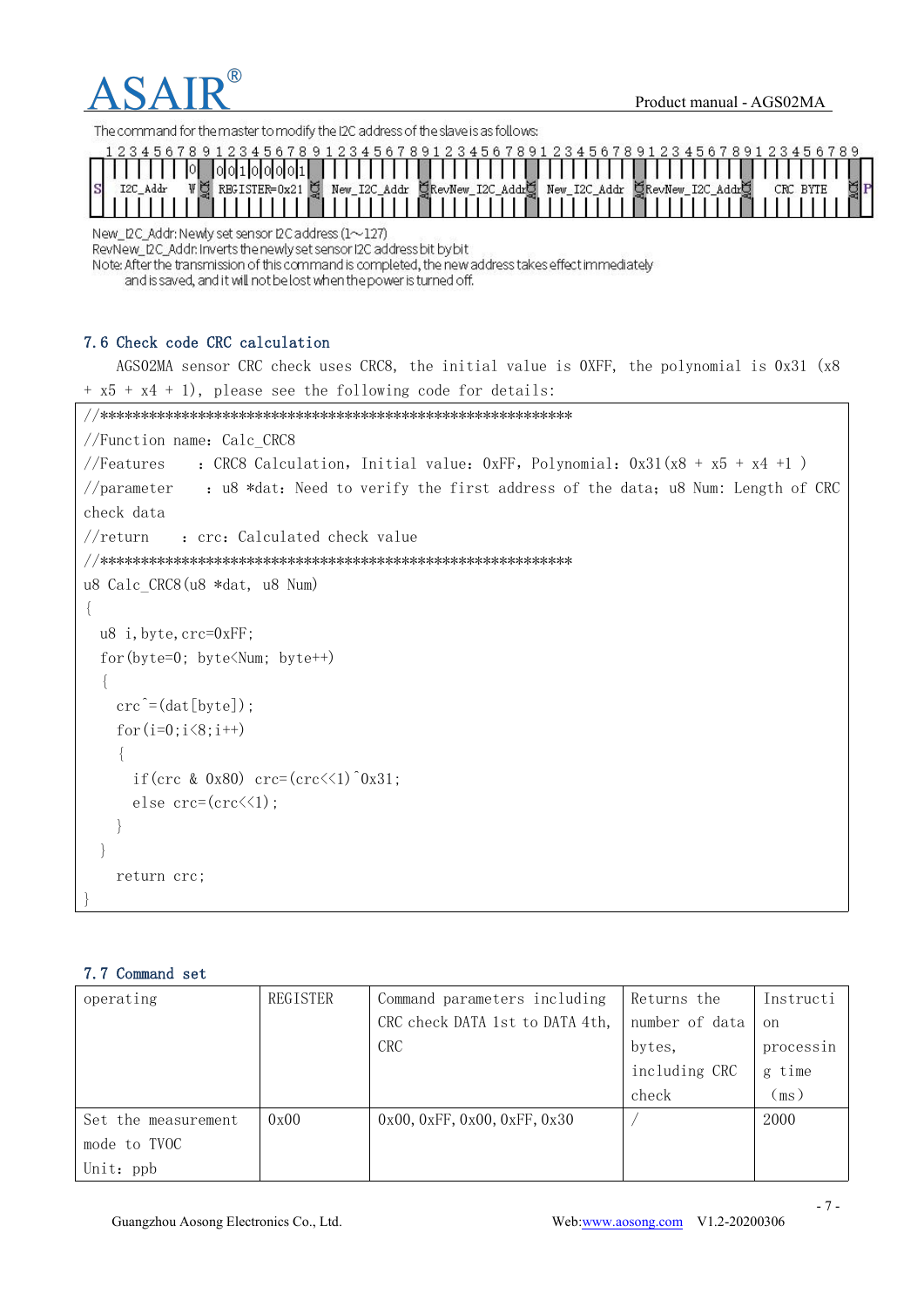

| ADAIN                |      |                              | Product manual - AGS02MA |      |
|----------------------|------|------------------------------|--------------------------|------|
| Set the measurement  | 0x00 | 0x02, 0xFD, 0x02, 0xFD, 0x00 |                          | 2000 |
| mode to TVOC         |      |                              |                          |      |
| Unit: $ug/m^3$       |      |                              |                          |      |
| Data collection      | 0x00 |                              |                          | 1500 |
| Zero calibration     | 0x01 | 0x00, 0x0C, 0xFF, 0xF3, 0xFC |                          | 30   |
| Version number read  | 0x11 |                              |                          | 30   |
| Modify slave address | 0x21 | Set according to the format  |                          | 30   |
|                      |      | described in 7.5             |                          |      |



Note: 1. After the host sends a write command, it takes 30ms to send the next write command or read command.

2. After the host sends the "set measurement mode" command, it needs to wait for the sensor to complete the collection in 2 seconds before sending the "data collection" command.

3. Do not frequently send the "data collection" command, which will cause the sensor to fail to collect data normally, making the status bit RDY of STAUS BYTE always at 1. The interval between sending "Data Acquisition" commands should not be less than 1.5s.

# 8、Notes and application information

#### 8.1、Water Environment:

8.1.1 If the AGS02MA sensor is splashed or immersed in water, the sensitivity characteristics of the sensor will be reduced, and even the sensor will be damaged and will not work.

8.1.2 Under indoor conditions, slight condensed water will have a certain impact on the performance of the sensor. Therefore, if water condenses on the surface of the sensitive layer and keeps it for a period of time, the sensor characteristics will decrease.

8.1.3 Water icing on the sensor surface will cause the sensor material layer to crack and lose its sensitive characteristics.

8.2. High concentration gas:

8.2.1 Regardless of whether the sensor is energized or not, long-term placement in high-concentration gas will affect the sensor characteristics. If the lighter gas is sprayed directly on the sensor, it will cause great damage to the sensor; or if the sensor is placed in a high concentration of hydrocarbons, hydrogen, etc. for a long time, it will cause serious damage to the sensor.

8.2.2 Avoid measuring the sensor in a place with large air flow, such as a vent or a fan blowing, which will cause inaccurate measurement.

8.2.3 When the CO2 gas concentration is high, it will have a slight effect on the AGS02MA sensor.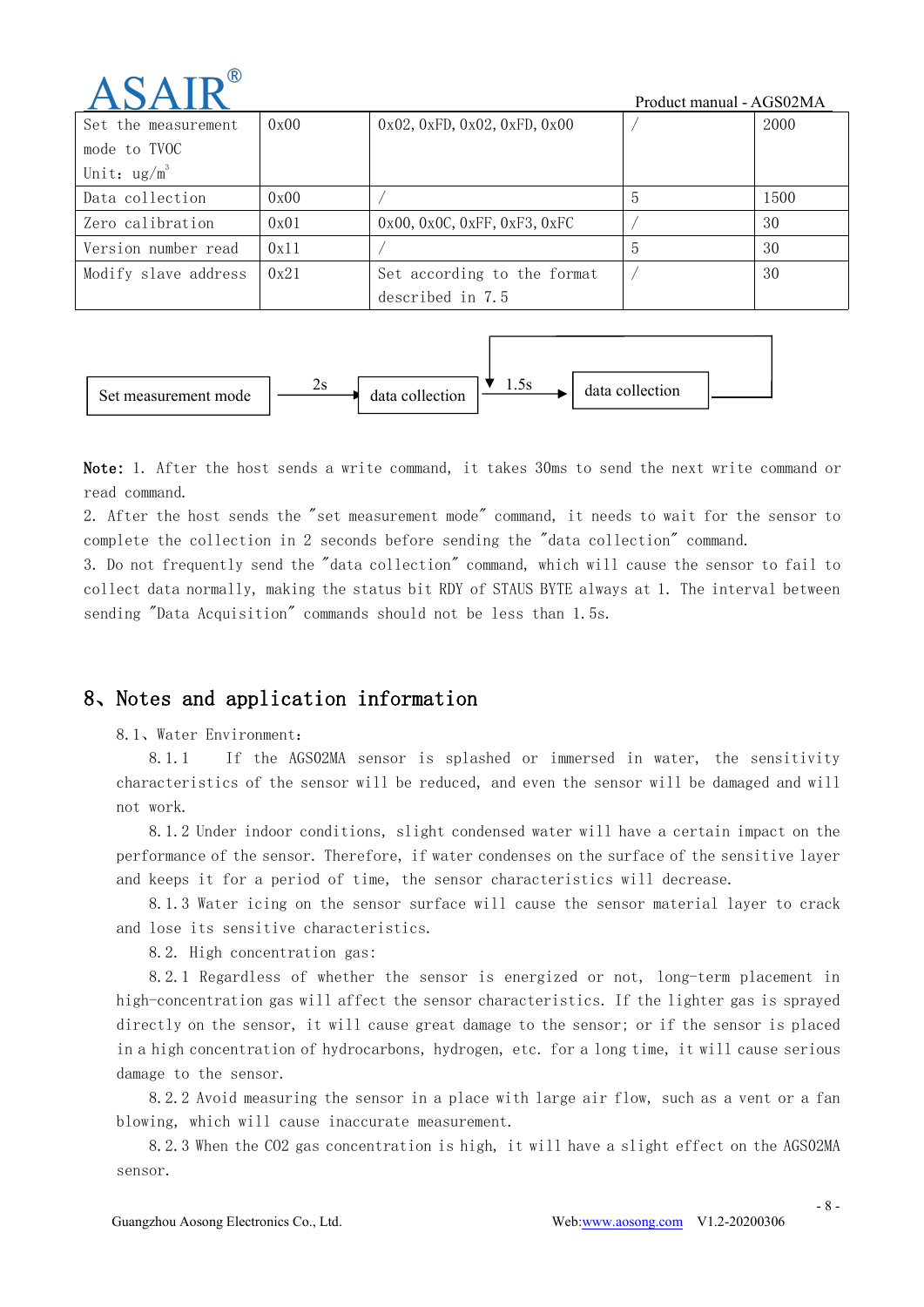8.3. High voltage and polarity reversal:

8.3.1 When the applied voltage of the sensor module is too high, for example, the applied voltage exceeds 5.5V, it will directly cause irrecoverable damage to the sensor module.

8.3.2 When the positive and negative poles of the sensor are reversed, it will also cause damage to the sensor circuit. As a result, the sensor module does not work.

8.4. Pollution of alkaline, acidic environment and halogen:

8.4.1 After the sensor is contaminated with alkaline or acidic liquid spray, or exposed to halogen such as Freon, it will also cause performance degradation. The resulting data is incorrect.

8.4.2 Exposure of the sensor to high concentrations of corrosive gases (such as H2S, SO2, Cl2, HCL, etc.) will not only cause corrosion or destruction of the sensor module circuit and the sensor interior, but also cause irreversible deterioration of the performance of sensitive materials.

8.5. Exposure to volatile silicon compound vapor:

8.5.1 The sensor should avoid exposure to silicone adhesive, hair spray, silicone rubber, putty or other places where volatile silicon compounds are present. If the silicon compound vapor is adsorbed on the surface of the sensor, the sensitive material of the sensor will be wrapped by the silicon dioxide formed by the decomposition of the silicon compound, inhibiting the sensitivity of the sensor and irrecoverable.

8.6. Long-term storage:

8.6.1 If the sensor is stored for a long time without being energized, its resistance will produce a reversible drift, which is related to the storage environment. The sensor should be stored in a sealed bag without volatile silicon compounds. Sensors that have been stored for a long period of time need to be powered on for a longer period of time to stabilize them. The storage time and corresponding aging time recommendations are shown in the table "Storage and Aging".

| Storage time       | Recommended aging time |
|--------------------|------------------------|
| Less than 1 week   | Not less than 2 hours  |
| 1 to 6 months      | Not less than 12 hours |
| More than 6 months | Not less than 24 hours |

Table "Storage and Aging"

8.7. Long-term exposure to extreme environments

8.7.1 Regardless of whether the sensor is powered on or exposed to extreme conditions for a long time, such as extreme conditions such as high humidity, high temperature or high pollution, the performance of the sensor will be seriously affected

8.8. Vibration

8.8.1 Frequent and excessive vibration will cause resonance and breakage of the internal lead of the sensor. Pneumatic screwdriver/ultrasonic welding machine will produce such vibration during transportation and assembly line.

#### 8.9. Shock

8.9.1 If the sensor is subjected to strong impact or falls, it will cause its components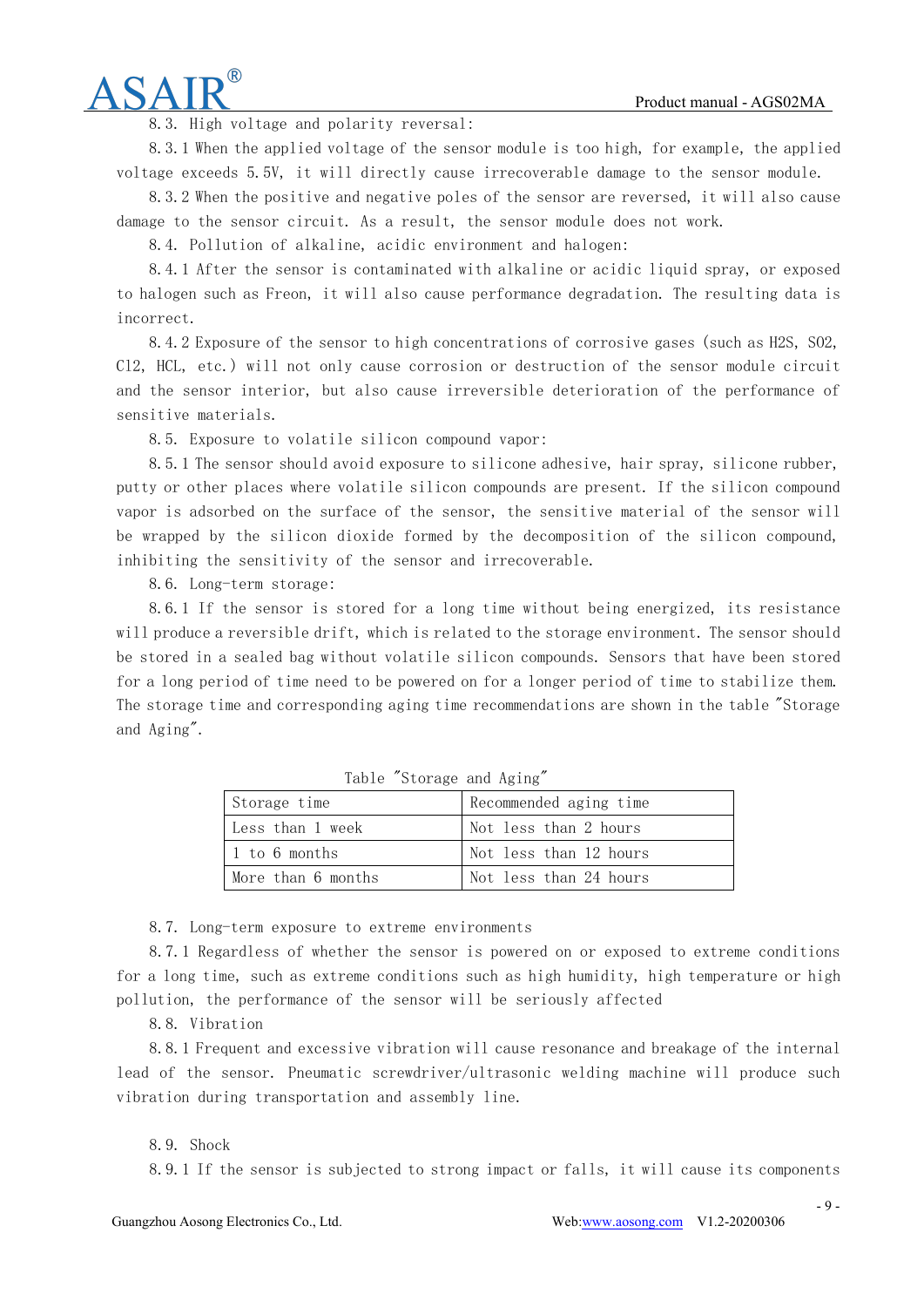



to loosen and the leads to break.

8.10. Conditions of use:

8.10.1 Manual welding is the most ideal welding method for the sensor. The recommended welding conditions are as follows:

Flux: Rosin flux with least chlorine content

Constant temperature soldering iron:

Temperature: less than 300℃

Time: less than 3 seconds

8.10.2 Over-wave soldering is prohibited.

8.10.3 It is forbidden to clean with alcohol, plate washing water or other liquids.

8.11. Wiring precautions

The quality of DATA signal wire will affect the communication distance and communication quality. It is recommended to use high quality shielded wire.

8.12. Product upgrade

For details, please consult our company's technical department. This document may be modified and improved without notice.

# 9、License Agreement

Without the prior written permission of the copyright holder, no part or any means, whether electronic or mechanical (including photocopying), may reproduce any part of this manual, nor shall it convey its contents to third parties. The contents of this instruction manual are subject to change without notice.

Aosong Electronics Co., Ltd. and third parties have ownership of the software, and users can only use it after signing a contract or software license.

# 10、Warning and personal injury

Do not apply this product to safety protection devices or emergency stop equipment, and any other applications that may cause personal injury due to failure of this product. Do not apply this product unless there is a special purpose or authorization to use it. Refer to the product data sheet and application guide before installing, handling, using, or maintaining the product. Failure to follow this recommendation may result in death and serious personal injury. The company will not be responsible for all compensation for personal injuries and deaths arising therefrom, and will be exempted from any claims for company managers and employees and affiliated agents, distributors, etc., including: various costs, compensation Fees, lawyer fees, etc.

# 11、Quality Assurance

The company provides a three-month quality guarantee for its direct purchasers of products (calculated from the date of shipment). The technical specifications of the product's data manual published by the company shall prevail. If the quality of the product is proved to be defective within the warranty period, the company will provide free repair or replacement. Users need to meet the following conditions:

① The product shall notify the company in writing within 14 days of finding the defect;

- ②The product should be sent back to the company by the buyer;
- ③ The product shouldbe within the warranty period.